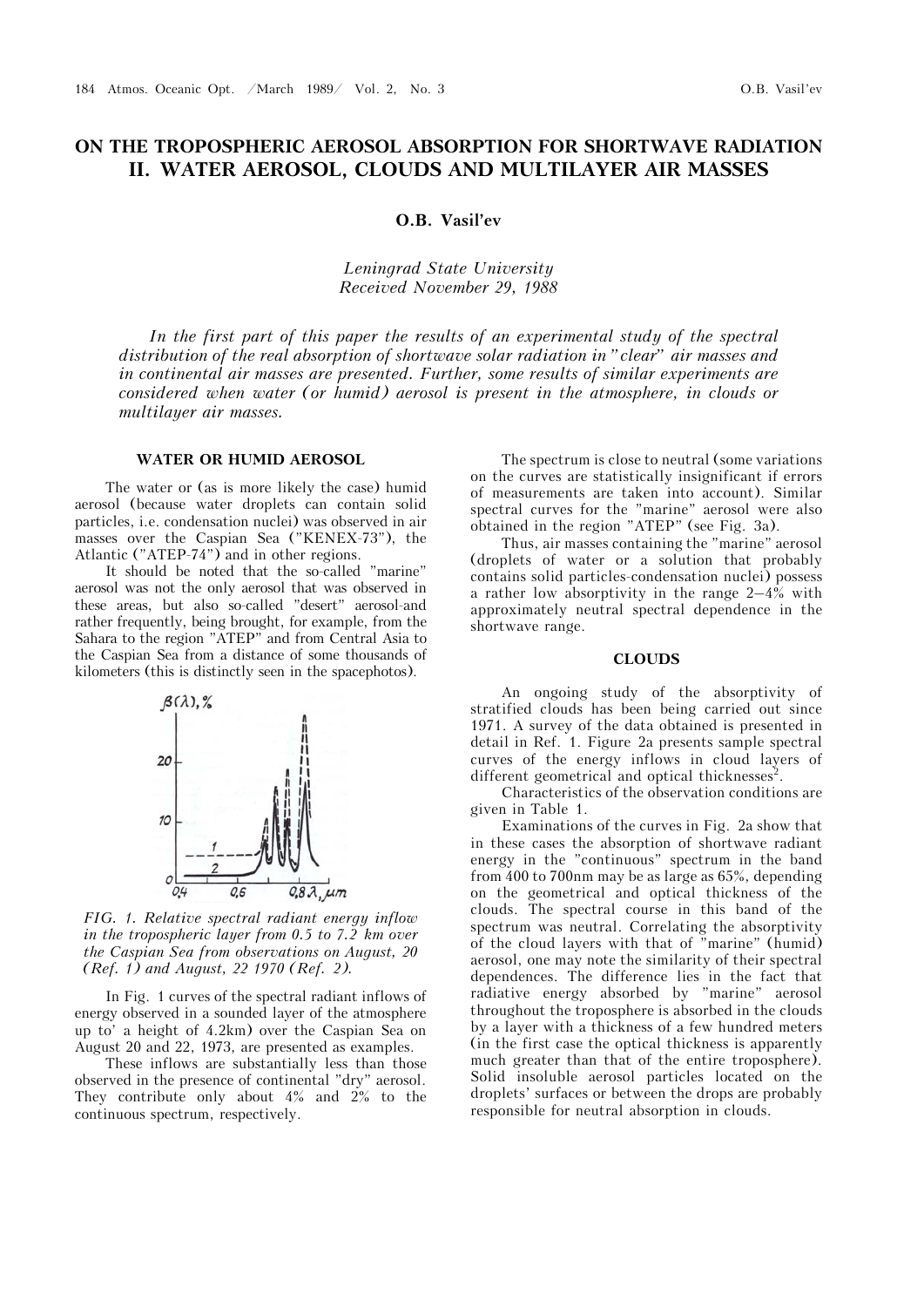



*FIG. 2. Relative spectral radiant inflows in the cloud layers from observations: a) September 24 (Ref. 2); October 5 (Ref. 2); and October 1, 1972 (Ref. 3); June 10, 1971 (Ref. 4); b) May 29, 1976 (Ref. 1) and April 20, 1982 (Ref. 2).*

*TABLE 1.*

| Data, region of observation,<br>type of clouds | $z_0$ degrees | Lower and upper<br>cloud boundary, km | Optical<br>depth | $\beta$ % in continuous spectrum<br>$\Delta\lambda = 400 - 700$ nm |
|------------------------------------------------|---------------|---------------------------------------|------------------|--------------------------------------------------------------------|
| 10.04.1971,                                    | 0.5           | $0.4 - 0.85$<br>The Black Sea         | 20               | 12                                                                 |
| 10 P, ST<br>1.10.1972,                         | 16            | $0.75 - 1.05$<br>The Kara Sea         | 15               | 24                                                                 |
| $10P$ , SC<br>5.10.1972,                       | 38            | $0.30 - 0.85$<br>The Sea of Azov      | 25               | 36                                                                 |
| $10P$ , SC<br>24.09.1972.                      | 26            | Lake Lagoda,<br>Two-Laver Cloud       | 90               | 65                                                                 |
| 1st Layer, 10P,<br>ST FRnb Fog                 |               | $0.3 - 1.5$                           |                  |                                                                    |
| 2nd Laver,<br>10P, SC                          |               | $2.0 - 3.9$                           |                  |                                                                    |

Since the actual photon pathlength in clouds is much greater than in the clear atmosphere, the amount of radiative energy absorbed by clouds is substantially increased.

Since the absorptivity of liquid water in the spectral range from 400 to 700 nm is rather weak, the spectral course of the absorption in the cloud layers for the most part reflects the spectral dependence of the absorptivity of the insoluble aerosol in the clouds.

It is clear that such cases may exist in which the absorption in the cloud layers is not as neutral as is shown in Fig. 2a. In this case, from the Earth's surface we see clouds of different coloration: bluish and sometimes pink or purple (usually, these tints are thought of as being connected with the colors of the twilight sky or a glow segment). Mostly, this tinting is so weak that we do not observe it.

Figure 2b shows curves of the relative inflow of radiation energy in the cloud layers observed over the Kara Sea on 29.05.1976 ( $\Delta H = 0.3-8$  km) and over the Lake Ladoga on 20.04.1985 ( $\Delta H = 0.2 - 1.7$  km). In the first case the absorption in the continuous inflow was rather more "red" than neutral, in the second case the absorption was distinctly "red" (clouds necessarily have a bluish tint when seen from the Earth's surface).

#### **MULTILAYER AIR MASSES**

The Earth's troposphere is rarely homogeneous along the vertical. Sometimes one can observe distinct stratification of the troposphere.

Next we shall give some examples of data obtained in the stratified atmosphere. Figure 3a shows the relative spectral radiating inflows in some layers in the region "ATEP" on 4.09.1974 (Ref. 3).

On that day there was an ejection of dust from the Sahara, but as this ejection moved away from the African coast its lower boundary rose and in the region "ATEP" (about 1000 km from the coast) it was at a height of about 1–1.5 km.

Below this level lay the "marine" aerosol characterized by weak and practically neutral Fig. 3a). Above this level lay the "dry" continental (sandy) aerosol, absorbing in a way similar to that of the desert aerosol, for example, in Central Asia in 1970 (curves 2 and 3 in Fig. 3a). The vertical structure of the troposphere was more complicated when the observations were made in Rustavi. Figure 3b shows the relative spectral inflows of radiative energy in different atmospheric layers based on the observations in Rustavi on 5.12.1972 (Ref. 4). On that day clouds of a stratified form were